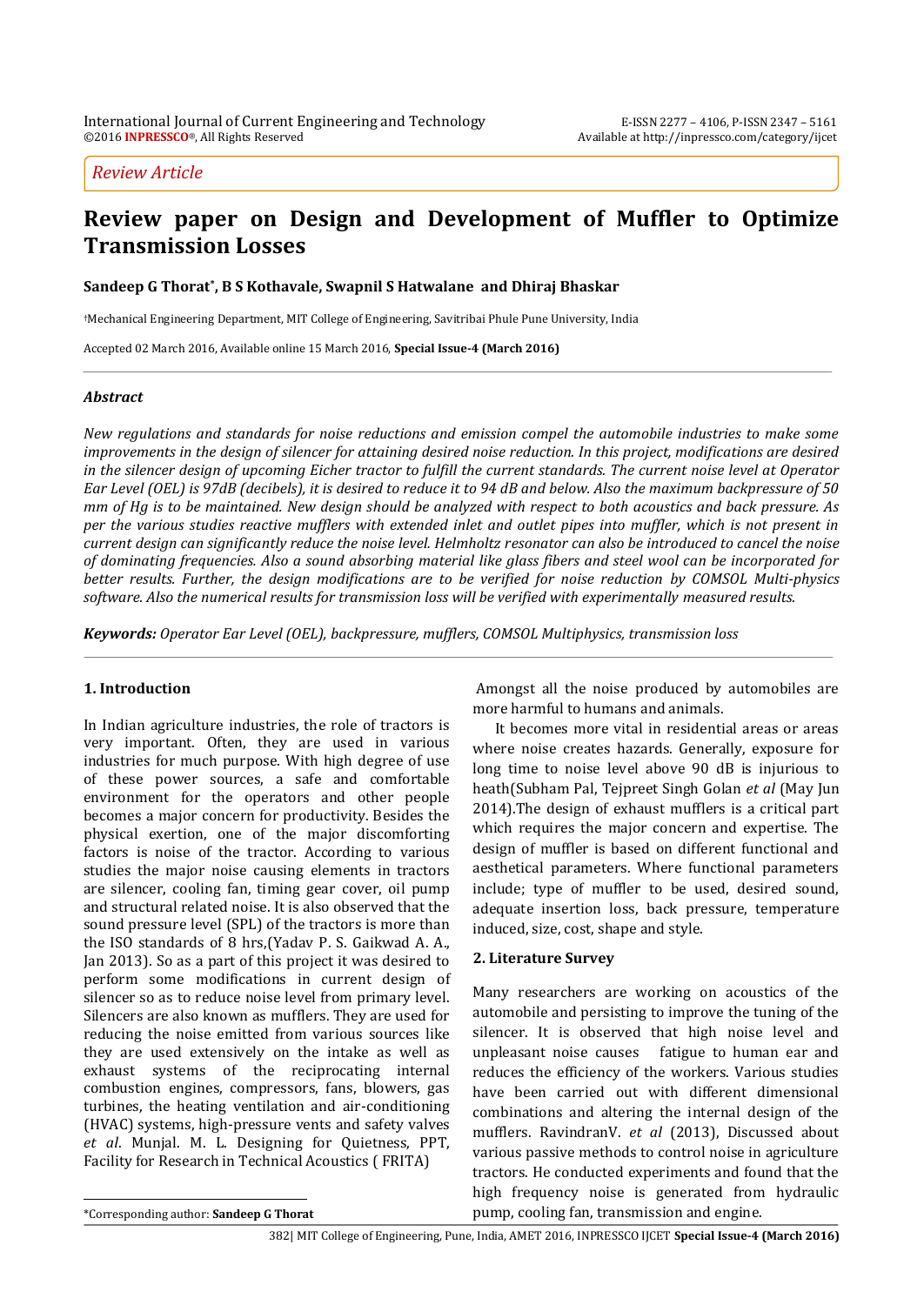| <b>Frequency</b><br><b>Band (Hz)</b> | Amplitude<br>(dBA) | <b>Noise Source</b> |
|--------------------------------------|--------------------|---------------------|
| 160                                  | 76.0               | Engine              |
| 315                                  | 77.0               | Transmission        |
| 500                                  | 83.0               | Cooling fan         |
| 630                                  |                    | Hydraulic Pump      |

**Table 2.1** Noise amplitude level and source

In another study, Yadav P. S *et al*. (2013) conducted Noise Source Identification (NSI) Test for air born noise in tractor and found that silencer, hydraulic pump and timing gear are the major sources of noise. He performed design modification and structural optimization for noise reduction using CAE and successfully reduced noise by 6 dBA(Nazirkar. D. *et al* , June 2014).Subham Pal *et al*. (2014) made studies on tunable resonator whose length can be varied by piston mechanism. They conducted experiments at different positions of resonator to check the effect of variation of silencer length and found that it shows smaller resonator size along with better insertion losses. The advantages of tunable resonator type muffler are that it gives better attenuation with smaller size. On the negative side, these types of resonator mufflers are costly and best suited for frequency range between 250 Hz to 500 Hz *et al*Subham Pal, Tejpreet Singh Golan (May Jun 2014).

Rahul D. Nazirkar *et al*. optimized the simple single and double expansion chambers by using CATIA and ANSYS to find out the natural frequency of the muffler. The purpose of the study was to analyze the single and double expansion chamber performance and ability to avoid resonance. The concluded that the double expansion chamber gives better results as compared to single expansion chamber muffler. The natural frequency of the double expansion chamber was found more than the operating frequencies. Hence, double expansion chamber mufflers are more effective but also increase cost of manufacturing(Nazirkar. D. *et al* June 2014). Jin Woo Lee (2014) conducted design and experiment for finding the optimum topology of reactive muffler. The aim of the experiment was to optimize the muffler and making the partition volumes as small as possible (Takashi Yasuda, Chauqun Wu, *et al*. June 2012).

ZeynepParlar *et al*. (2013) studied a reactive perforated muffler numerically and experimentally. The transmission loss for the muffler was analyzed using NASTRAN, ANSYS and COMSOL software. For experimental results he used FFT analyzer, pressure microphones, power amplifiers and sound source. He found that the results obtained by numerical analyses and experimentally were having an error of around 20%. So, prior to prototype manufacturing the muffler design should be verified numerically,(ZeynepParlar, RifatYilmaz, *et al* 2013).

Takashi Yasuda *et al*. (2012) conducted research on muffler with low pass filter and Helmholtz resonator. He found that the interconnecting holes enabled the muffler to have a noise attenuation performance of Helmholtz resonator. Hence, such type of muffler can attenuate the low frequency as well as high frequencies at the same time. In his study he concluded that

- The chamber volume at both side of the return pipe should be equal to obtain a lowest cut-off frequency.
- The tail pipe should be as long as possible to attain lower cut-off frequency.
- Continuous holes should be located on the front of tail pipe for better attenuation of lower frequencies (Takashi Yasuda, Chauqun Wu, *et al*.June



**Fig.2.1** Types of Mufflers

### *2.1 Classification of Mufflers*

Mufflers on the basis of functioning principal can be classified into two main types i.e. Active and Passive. The passive can be further classified in two types: Reactive (or reflective) and absorptive (or dissipative). Amongst these passive mufflers are widely used because of their easy and economic design ability. Further, reactive mufflers are most commonly used due to their easy manufacturing and cost effective.

### *A. Active mufflers*

These mufflers are often used in large ducts where the external silencers are not possible.



This uses the principal of impedance. The noise control in ducts consist of secondary source of noise and an adaptive digital control system which produces the same frequency noise to occur zero impedance at the junction. An active noise control system produces an acoustical short-circuit, effectively muffling the

383| MIT College of Engineering, Pune, India, AMET 2016, INPRESSCO IJCET **Special Issue-4 (March 2016)**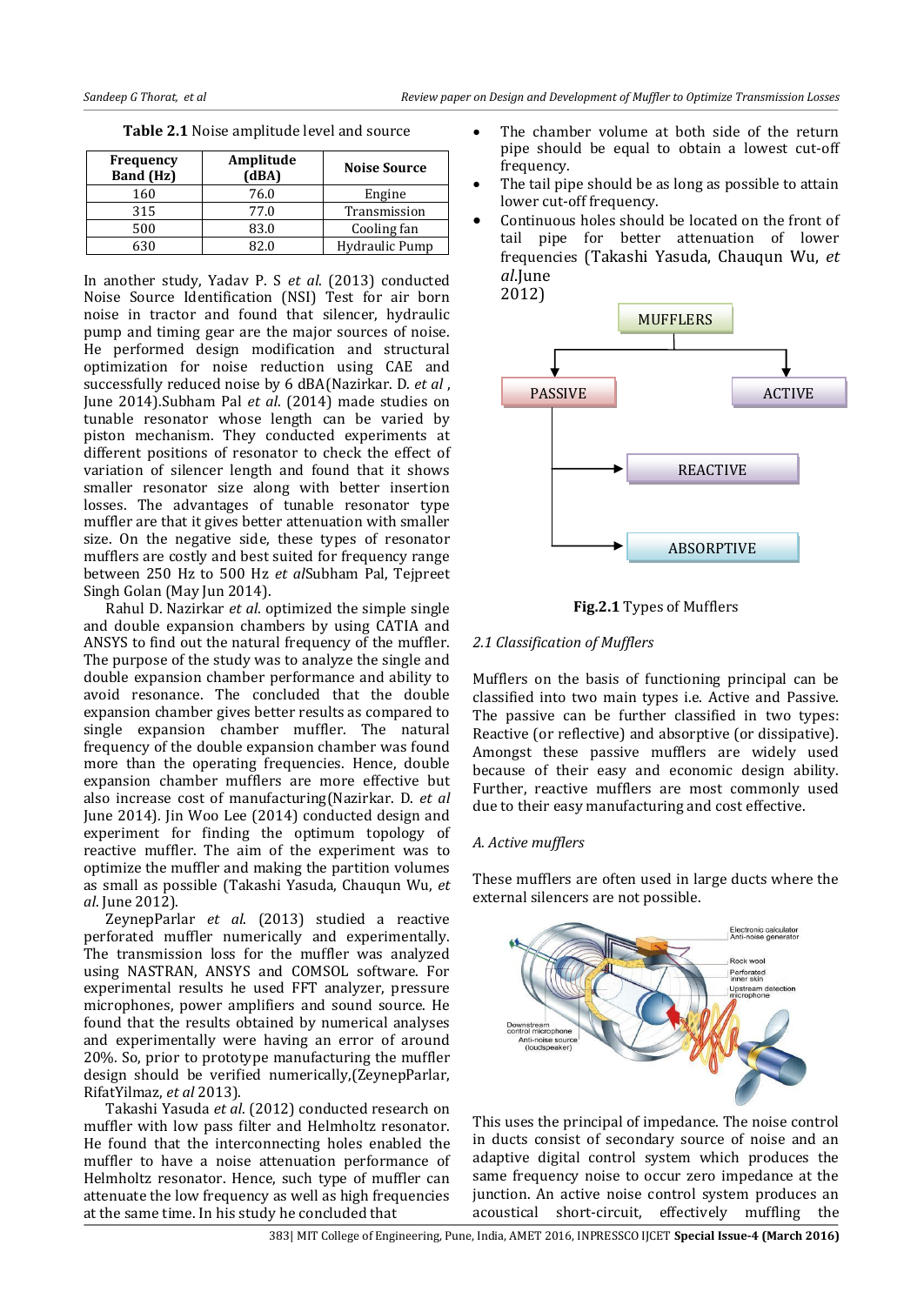primary as well as secondary sources ofsound. It is most effective to damp low frequencies (50 to 500 Hz) (Munjal, M. L.*et al*)



**Fig 2.2** Active Mufflers

### *I. Passive mufflers*

These mufflers do not use any secondary noise sources. Passive mufflers use the principal of reflection and absorption of noise. They are classified into two different types:

### *B. Reactive (Reflective) mufflers*

These types of mufflers use the phenomenon of destructive interference to reduce noise. This is done by making sudden changes in cross section area, introducing perforated elements and resonators [3]. The sound pulses generated from engine partially cancel themselves in the expansion chamber.

### *II. Absorptive (dissipative) mufflers*

These types of mufflers do not reflect the noise, instead they uses a sound absorbing material. The sound absorbing material absorbs the sound energy and converts that energy into heat energy. Subham Pal, Tejpreet Singh Golan *et al*(May Jun 2014)

### *2.2 Some Important Terms Related to Muffler Design*

### 2.2.1. Sound Pressure Level (SPL)

It is the logarithmic measure of the effective pressure of the sound to the reference value. The SPL is denoted by Lp and it unit is dB (decibels). Mathematically,

$$
Lp = 20 \log_{10}(\frac{p}{po})
$$

Where, P = is root mean square sound pressure;  $P_0$  = is the reference sound pressure; Commonly,  $P_0 = 200 \mu Pa$ 

2.2.2 Insertion Loss (IL)

The IL is difference of sound pressure level measured at a point which is usually outside of the system, with and without muffler Nazirkar. D. Rahul, Meshram S. R.(1 June 2014)*et al*.

2.2.3 Transmission loss (TL)

It is the difference in the SPL between the incident entering wave and exiting wave transmitted through muffler when the muffler termination is anechoic. The TL is the property of muffler only (Nazirkar. D. Rahul, Meshram S. R. *et al* 2014)*et al*..

### 2.2.4 Backpressure

It is the pressure exerted on the exhaust valve and exhaust pipe of the engine due to developed pressure in muffler. The negative effect of high backpressure reduces efficiency resulting in a decrease of power output that must be compensated by increasing fuel consumption(Nazirkar. D. Rahul, Meshram S. R. *et al*1 June 2014).

### **3. Silencer Design Methodology**

A good designed muffler should satisfy the least five following criteria. (Suganeswaran K., Parameshwaram R., Palanimohan D.*et al*(TAPSA-2014).

- The acoustic criteria: which involves the minimum noise reduction required by the muffler as the function of frequency.
- The Aerodynamic criteria: which specifies the maximum acceptable average pressure drop by the muffler at a given conditions of temperature and mass flow.
- Geometric Criteria: which specifies the maximum allowable volume and shape restrictions.
- Mechanical criteria: which specifies the mechanical demands like durability and less maintenance.
- Economic criteria: which provides the cost of the product to the customer.

The muffler design technique involves 7 basic steps. The following fig shows the 7 required steps for a good muffler design.

### **Step I : Target setting and Benchmarking**



## **Step II:Calculate Target frequencies**

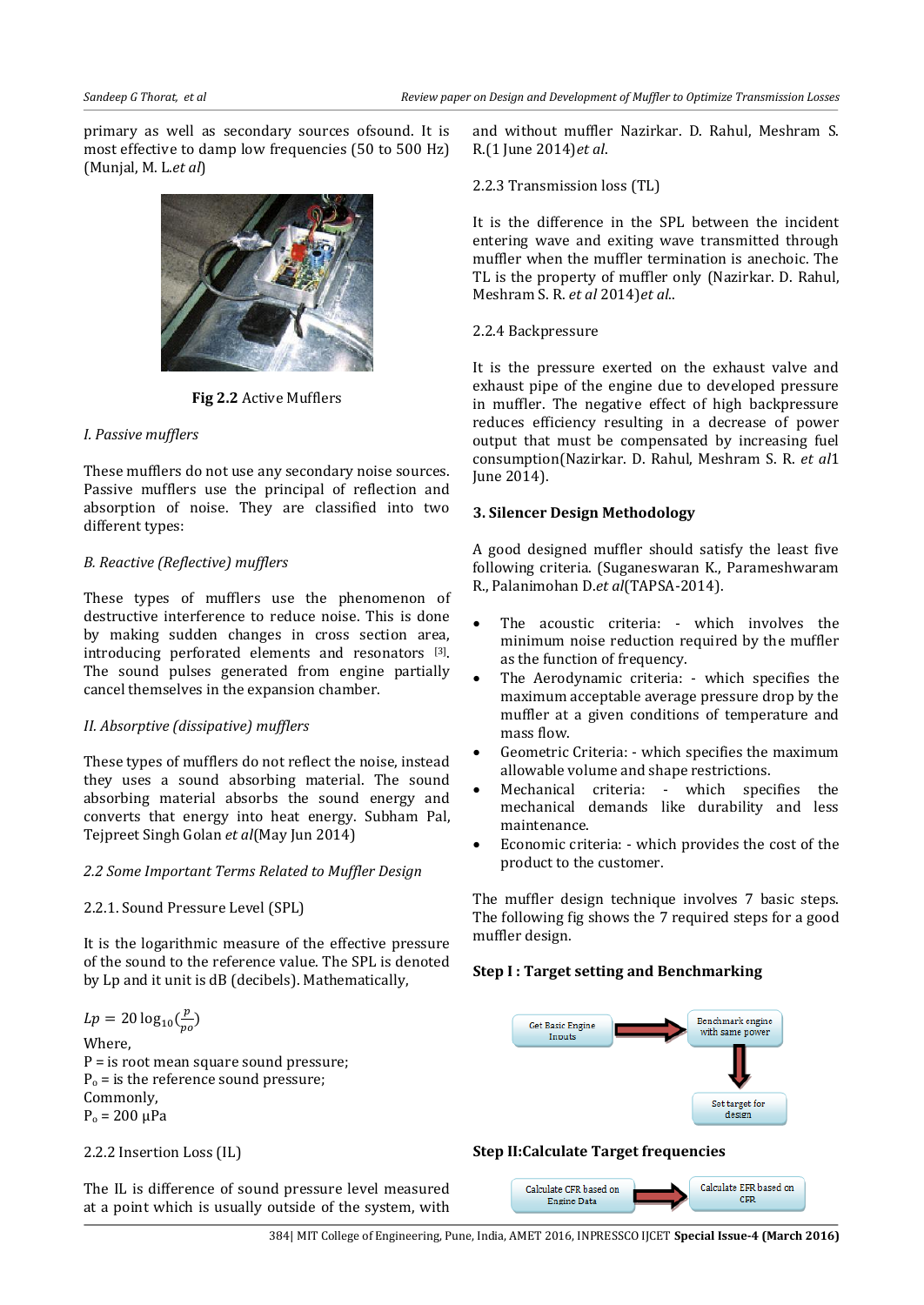### **Step III : Muffler Volume Calculations**



### **Step IV : Internal Configuration and Concept Design**



#### **Step V:Virtual Stimulations**



#### **Step VI :Prototype Manufacturing**



### **Step VII: Experimental Testing and Design Finalization of Prototype**



### **STEP 1: Benchmarking**

This step is meant to set a target in terms of transmission loss in comparison to competitors in market or with respect to any standard parameters or company policy. Based on the provided engine input data and benchmark study target for back pressure and noise are range decided.

#### **STEP 2: Target Frequencies**

In this step the dominating frequencies calculate to give more concentration of higher transmission loss. For calculating the domination frequencies engine max power rpm is required and calculated by following formulae:

The exhaust tones are calculated using the following formulae:

#### **Cylinder Firing Rate**

CFR = Engine Speed in RPM/60

| For a two stroke engine     | (1) |
|-----------------------------|-----|
| $=$ Engine Speed in RPM/120 |     |
| For a four-stroke engine    | (2) |
| <b>Engine Firing Rate</b>   |     |
| $EFR = n \times (CFR)$      | (3) |
| Where,                      |     |
| $n = number of cylinders$   |     |
|                             |     |

#### **STEP 3: Volume of the Muffler**

Based theory of acoustics for muffler design for various engines, the following equation gives the solution for volume of muffler.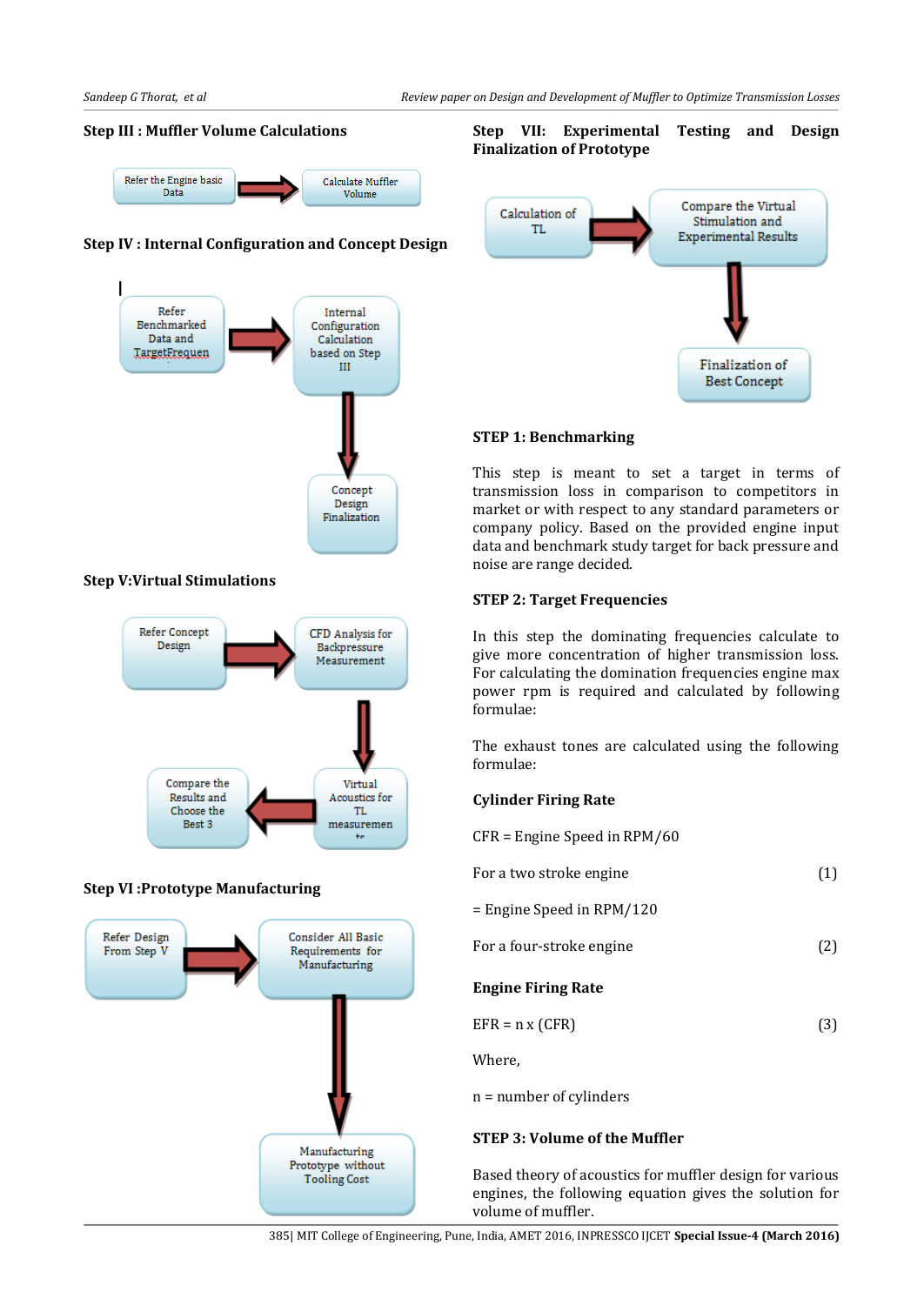Volume swept by each cylinder:

#### **Swept volume (Vs)**

$$
V_{S} = \frac{\pi \times D^2 \times L}{4} \tag{4}
$$

Volume to be consider for calculation:

$$
Volume = n \times \frac{v_s}{2} \tag{5}
$$

#### **Silencer volume**

Volume of silencer must be at least 12 to 25 times the volume considered. Volume can be adjusted depending on the space constraint

#### **Diameter of the muffler (d)**

$$
Vm = \frac{\pi}{4} (d^2 \times l) \tag{6}
$$

#### **STEP 4: Internal configuration and concept design**

Based on the benchmarking transmission loss and the target frequencies, designer draws few concepts of internal configuration that meets the packaging dimension within the volume mentioned above. Each concept and internal configuration is then formulated to the best possible configuration so as to achieve best acoustic performance and best (i.e. least) backpressure.

Perforations: Perforated pipe forms an important acoustic element of muffler, which is tuned in line with the dominating frequencies identified in step 2.The diameter of the hole to be drilled / punched on the pipe is calculated by:

$$
d1 = \frac{1.29}{\sqrt{N}}\tag{7}
$$

Porosity  $(σ)$  is given by

 $\sigma = ((\pi/4 \times (d1)^{2})) / ((c^{2}(2)))$  (8)

The open area ratio Aop is given by,

#### Aop = (Area of perforation / Area of the plain sheet)

Lesser the Aop better the transmission loss and better the acoustic performance. At this stage, the diameter of the hole to be drilled, pitch, number of holes per row, number of rows for each pattern of holes is frozen and hence, the distance at which perforation starts and at which the perforation ends also gets frozen. Thus, the design of the perforated tube for individual hole patterns is finalized. Based on this best concepts are designed and carry forward for virtual simulations.

#### **STEP 5: Virtual Simulation**

Based on above mentioned approach, different concepts will be arrived with optimum combinations of different elements inside volume of the silencer. Finalized concepts will be verified virtually using CAE simulation software's towards the achievement of transmission loss and back pressure.

#### **CFD Analysis**

When steady air flow passes through mufflers, there will have steady pressure drop which is related to flow and geometry of air passages. Pressure drop in an exhaust muffler plays an important role for the design and development of mufflers. Predication of pressure drop will be very useful for the design and development of muffler. To predict the pressure drop associated with the steady flow through the muffler CFD has developed over the last two decades. So the flow prediction can be made reliable Shital Shah, Saisankaranarayana K. at el(2010)

#### **Transmission loss analysis**

Prediction of transmission loss virtually is an important analysis required for the development of muffler at an initial design stage. There are different software packages available in market for predicting the transmission loss.

It is also to be noted the limitations of the CAE tools, as the co-relation at higher frequencies is difficult since the plane wave theory holds well only up to 3000Hz beyond which the wave is no more 2 dimensional but 3 dimensional for which the computations are far complex to match the practical results. Hence need of research to blend both strengths of CAE & Practical resulting in a Practical approach/methodology. After completion of simulation the best three concepts will (with less back pressure and higher transmission loss) be taken forward for the prototype manufacturing to check for the transmission loss and back pressure physically,Shital Shah, Saisankaranarayana K.(2010)

#### **STEP 6: Prototype manufacturing**

All the above stages combined with the packaging of the engine evolve the design of the prototype muffler can be taken up for manufacturing.

### **STEP 7: Experimental testing and design finalization**

The experimental determination of backpressure of engine and transmission loss for different concepts is verified. The prototypes of all concepts that are made at the above step are tested for the transmission loss to verify the target value,Shital Shah, Saisankaranarayana K. (2010). Some other design considerations should be taken into consideration *et al*Subham Pal, Tejpreet Singh Golan (May Jun 2014). The mufflers with extended tube chambers have better attenuations than